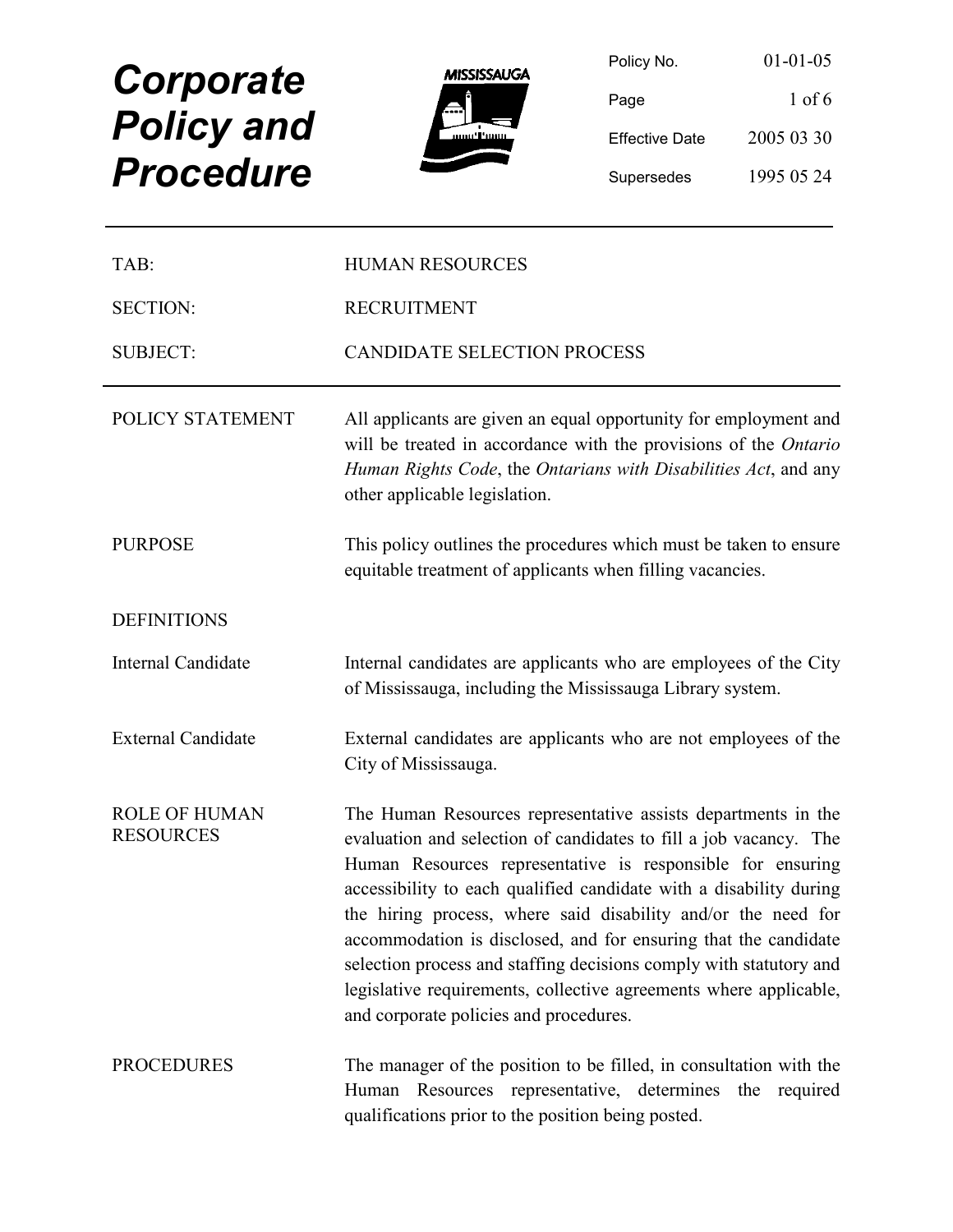

| Policy No.            | $01 - 01 - 05$ |
|-----------------------|----------------|
| Page                  | $2$ of 6       |
| <b>Effective Date</b> | 2005 03 30     |
| Supersedes            | 1995 05 24     |

Applications are reviewed by both representatives to identify the candidates who meet the requirements of the job posting. Only qualified candidates will be considered for interviews.

- Screening There are a large number of candidates that meet the requirements of a particular position, the hiring department may request that the Human Resources representative screen the qualified applicants and prepare a "short list" of candidates to be interviewed, or conduct first round interviews where appropriate. The criteria and procedures for selecting candidates for interviews will be documented in the competition file.
- Interviews A Human Resources representative should be involved in all interviews for permanent positions and wherever practical, for temporary positions. Interviews will be based on job-related factors, and will be conducted in a manner which is fair and consistent.

The Human Resources representative and the hiring department will establish evaluation criteria and interview questions related to the requirements of the available position in advance of the interviews.

One set of interview notes must be kept and filed in the competition file upon completion.

Testing Where appropriate, applicants may be given job-specific tests and/or psychological tests. All tests must be pre-approved by the Human Resources representative and applied consistently to all applicants. The weighting for the selection test results, relative to other evaluation criteria, must be pre-determined.

> Alternate formats will be made available to all qualified candidates who declare a disability and/or disclose the need for accommodation, provided that bona fide job requirements are not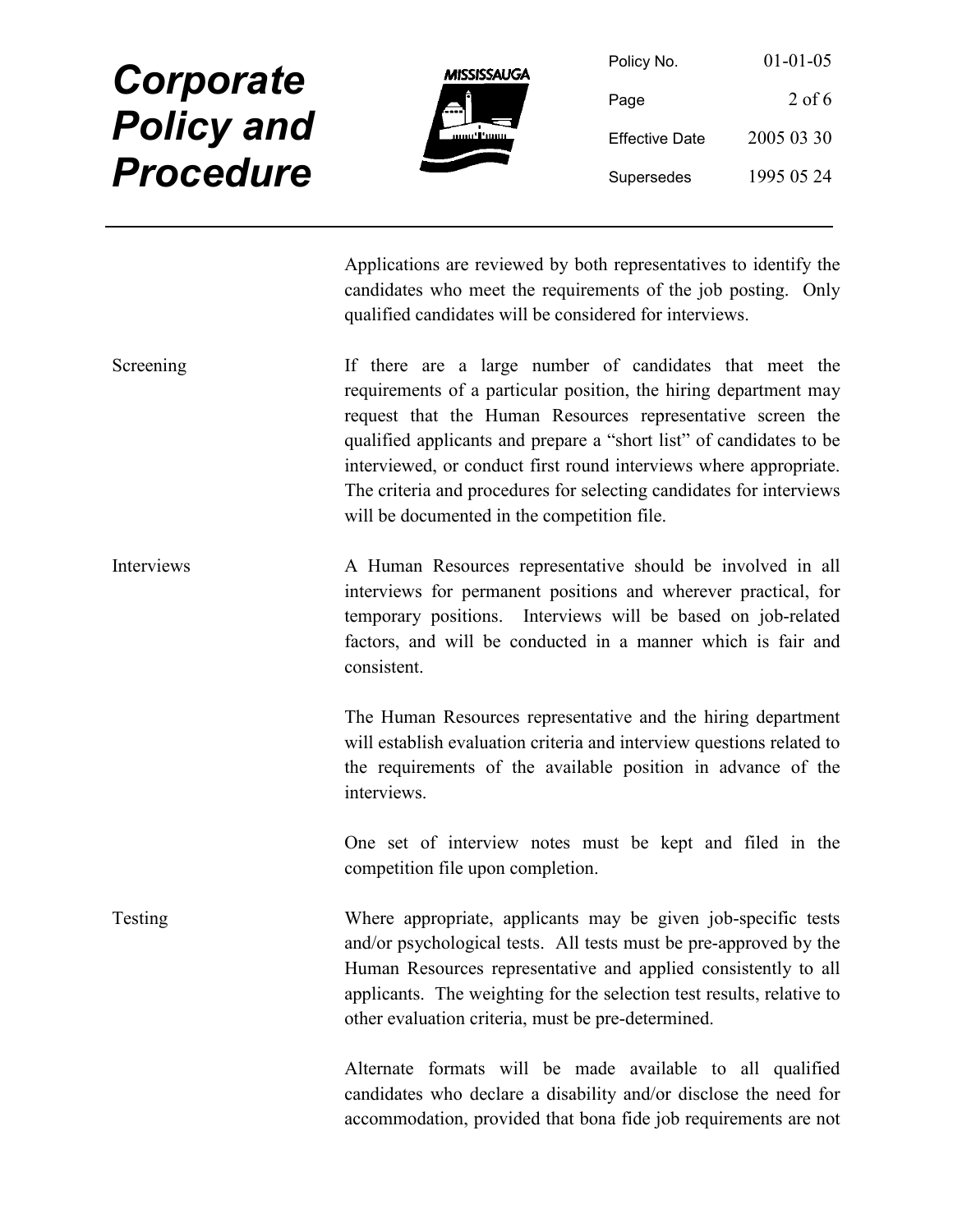

| Policy No.            | $01 - 01 - 05$ |
|-----------------------|----------------|
| Page                  | 3 of 6         |
| <b>Effective Date</b> | 2005 03 30     |
| Supersedes            | 1995 05 24     |

compromised.

One set of test results must be kept and filed in the competition file upon completion.

- Reference Checks References must be checked before an offer of employment is made. See Corporate Policy and Procedure - Conducting Reference Checks.
- Hiring Family Members While employment of relatives is allowed, it must be done in accordance with the Employment of Relatives Policy. For information on hiring family members refer to Corporate Policy and Procedure – Human Resources – Recruitment – Employment of Relatives.
- Final Selection The City of Mississauga selects only the best personnel available for vacant positions. When a choice must be made between equally qualified candidates, preference will be given to permanent full-time employees to promote the development of employees within the Corporation.

The Human Resources representative and the hiring department will discuss the results of the selection process, reach an agreement on the successful candidate and confer on a starting salary. The Human Resources representative must document the reasons for the successful candidate's selection as per the predetermined evaluation process in the competition file.

Offer of Employment An offer of employment will be made and confirmed in writing by the Human Resources representative.

> A general description of benefits, including confirmation of any specially-negotiated arrangements must be provided within the written offer of employment. Written acceptance of the position is required any time special arrangements have been negotiated,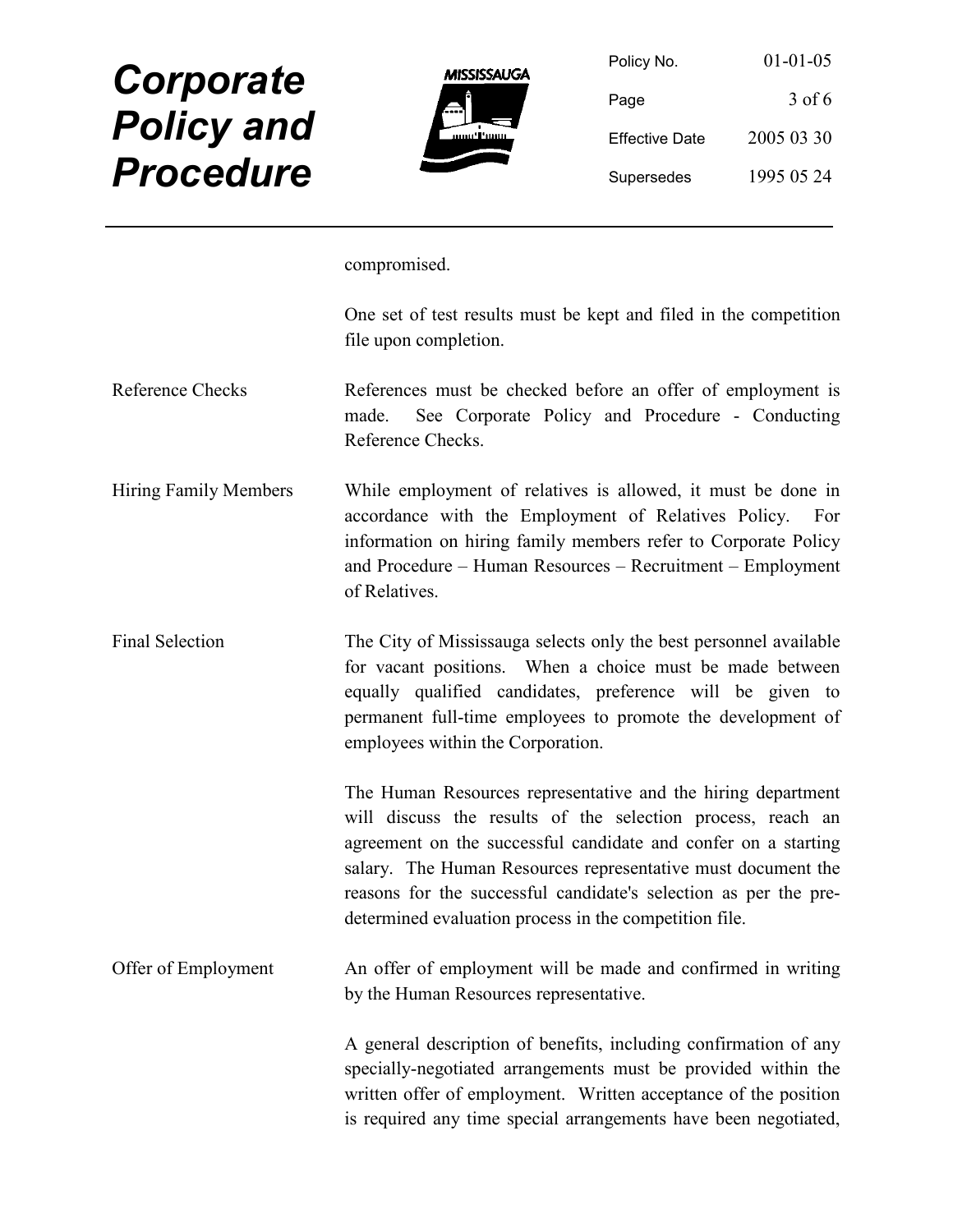

| Policy No.            | $01 - 01 - 05$ |
|-----------------------|----------------|
| Page                  | 4 of 6         |
| <b>Effective Date</b> | 2005 03 30     |
| Supersedes            | 1995 05 24     |

to ensure mutual understanding of the conditions of employment.

The Human Resources representative contacts the department of a successful internal candidate to arrange a mutually agreeable time for transfer.

- Medical Examinations After a written offer of employment has been made, a medical examination or assessment may be required to confirm the candidate's ability to perform the essential duties of the job. Candidates who do not successfully complete the physical may be accommodated in accordance with the Occupational Health and Safety Act.
- Unsuccessful Candidates All internal candidates, and any external candidates who were interviewed, will be notified in writing of the results of the job competition by the Human Resources representative as soon as possible. If time does not permit written notification, candidates will be notified verbally and will receive subsequent written confirmation of the results.
- USING CONSULTING **SERVICES** The use of consulting services will generally be limited to the recruitment and selection of candidates for senior staff positions (i.e. grade J and above) and job vacancies where market conditions have severely restricted the number of available candidates.
- Selection of Consultant Consultants will be selected in accordance with the City's by-law governing purchasing. Where permitted by the by-law, consultants will be selected by the City Manager for commissioner positions and above, and the Director, Human Resources or designate for all other positions. Fees, payment of expenses, and required procedures will be set out in a written agreement authorized by the Director, Human Resources or designate.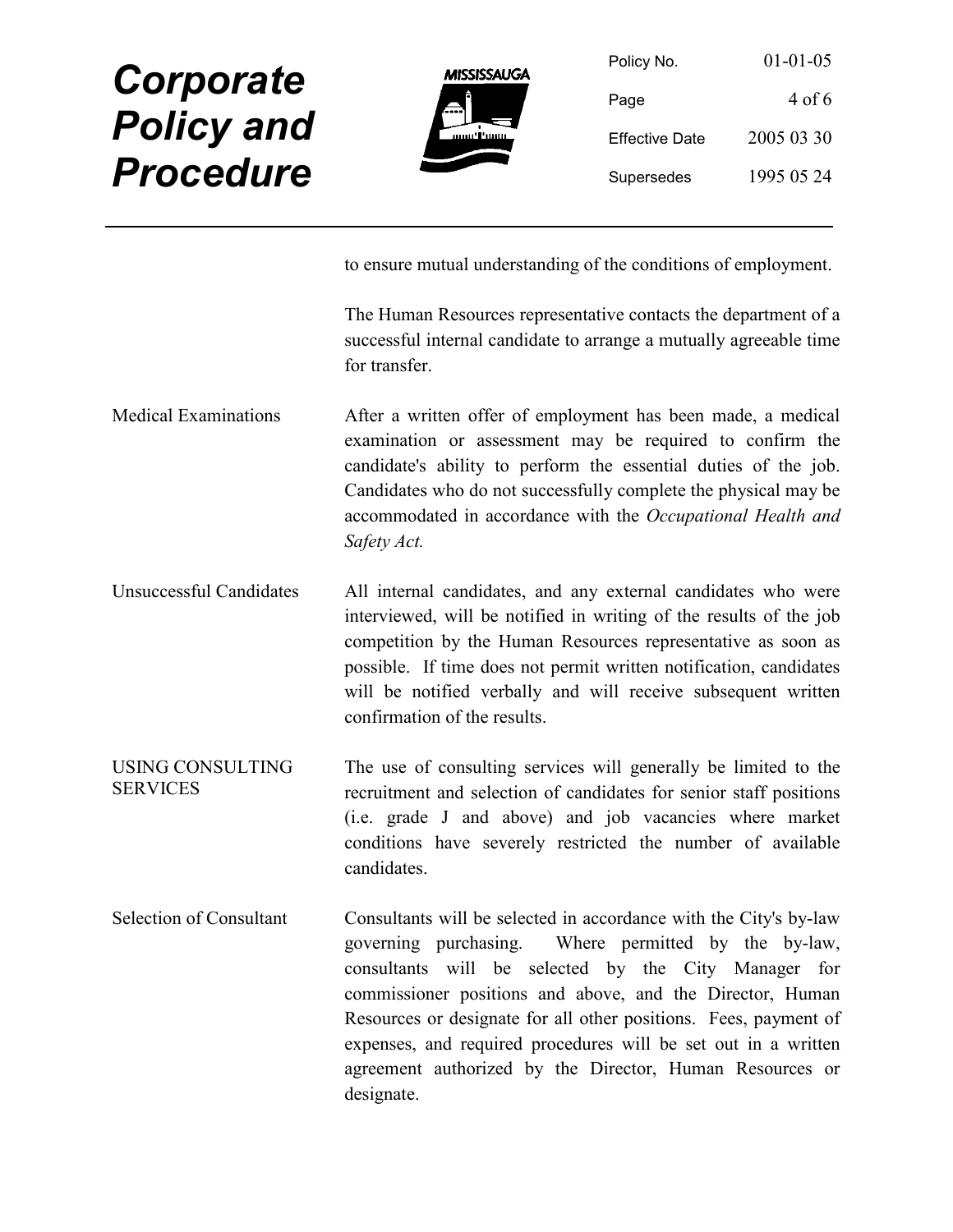

| Policy No.            | $01 - 01 - 05$ |
|-----------------------|----------------|
| Page                  | 5 of 6         |
| <b>Effective Date</b> | 2005 03 30     |
| Supersedes            | 1995 05 24     |

The candidate selection process used by the consulting service must comply with statutory and legislative requirements, and procedures in this policy.

Recruitment Process The consultant will follow established procedures for the preparation of internal job postings and media advertisements. When hiring a commissioner, the consultant will consult with stakeholders as appropriate and conduct a national search.

> Advertisements and job postings must be approved by the Director, Human Resources or designate. Applications will be received and acknowledged in accordance with the terms of the contract.

Candidate Selection – Positions other than Commissioner Where the consultant is responsible for receiving applications, the Director, Human Resources will be provided with a list of all internal applicants and a review of their qualifications. The shortlist of recommended candidates will be determined by the consultant and presented to a selection committee.

> Final candidates will be interviewed by a selection committee, which may include the Director, Human Resources and the City Manager. All final candidates will be notified of the outcome of their candidacy by the Director, Human Resources or designate.

Candidate Selection – Commissioner Positions The consultant will present a long list of candidates to the City Manager and the Director, Human Resources. They will determine who will proceed to the first interview process.

> The City Manager, together with the commissioners, the consultant and the Director, Human Resources will interview the candidates selected from the long list and determine a short list to be referred to a selection committee consisting of all members of Council, the City Manager, and the consultant.